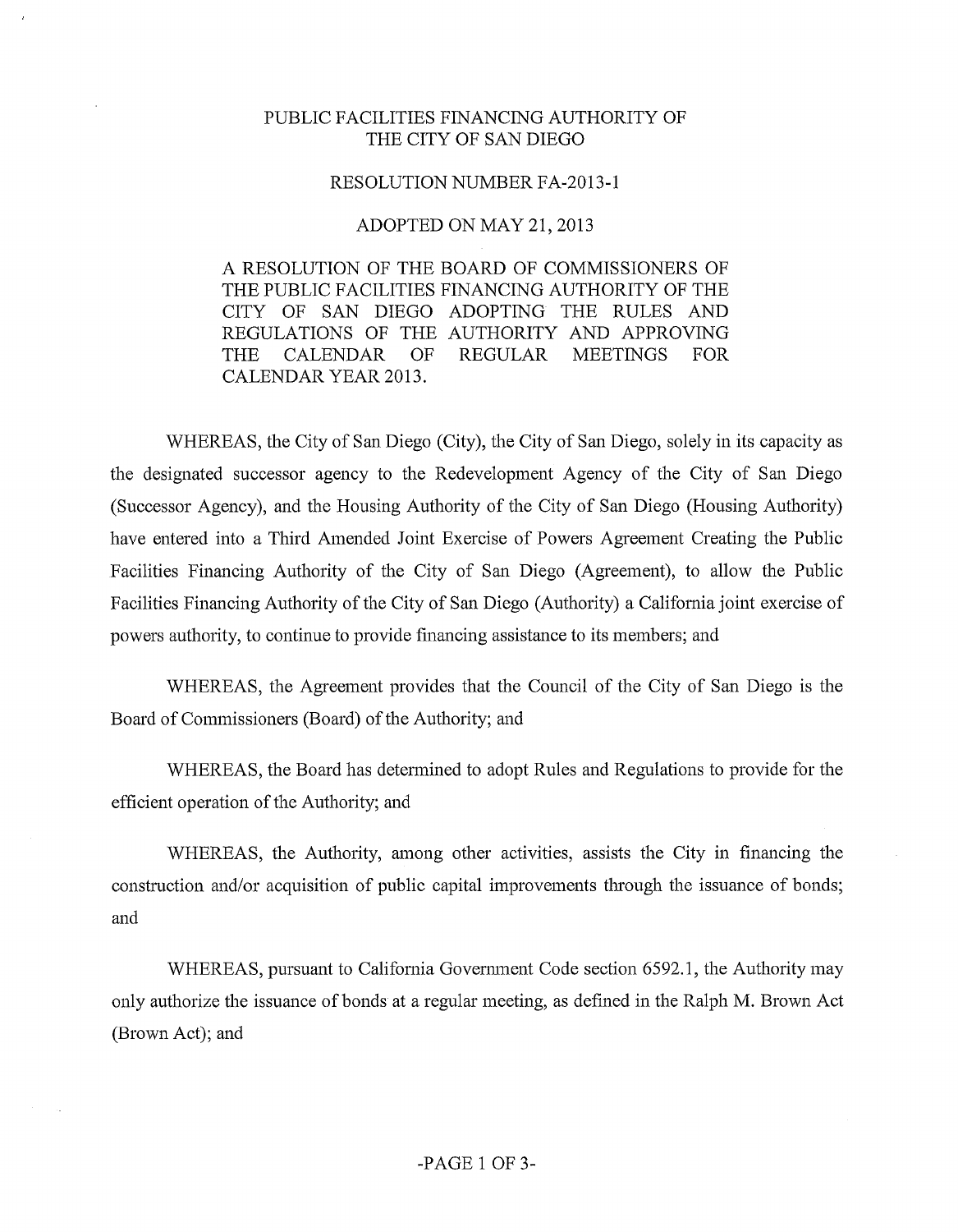WHEREAS, the Board has determined that it is necessary to adopt a calendar of regular meetings for 2013 in order to comply with the requirements of Califomia Government Code section 6592.1; NOW, THEREFORE,

BE IT RESOLVED, by the Board of Commissioners of the Public Facilities Financing Authority of the City of San Diego as follows:

Section 1. The Board hereby finds and detennines that the statements set forth above in the recitals to this Resolution are true and correct.

Section 2. The Board hereby adopts the Rules and Regulations of the Public Facilities Financing Authority (Rules and Regulations) in the fonn attached hereto as Attachment A.

Section 3. The Board hereby adopts its calendar of regular meetings for 2013, which shall occur on or after 2 p.m. on any Tuesday on which the San Diego City Council is holding a regular meeting, as described in Attachment B hereto, and in accordance with the Rules and Regulations.

Section 3. The Board hereby acknowledges that the Chair may adjoum any regular meeting if the Chair determines that there will be no business to transact at such meeting, in accordance with the Agreement and the Rules and Regulations, and that the City Clerk, as Secretary for the Authority, shall cause notice of the adjoumment of such meetings to be posted in accordance with the requirements of the Brown Act.

Section 4. This Resolution shall take effect immediately upon its adoption.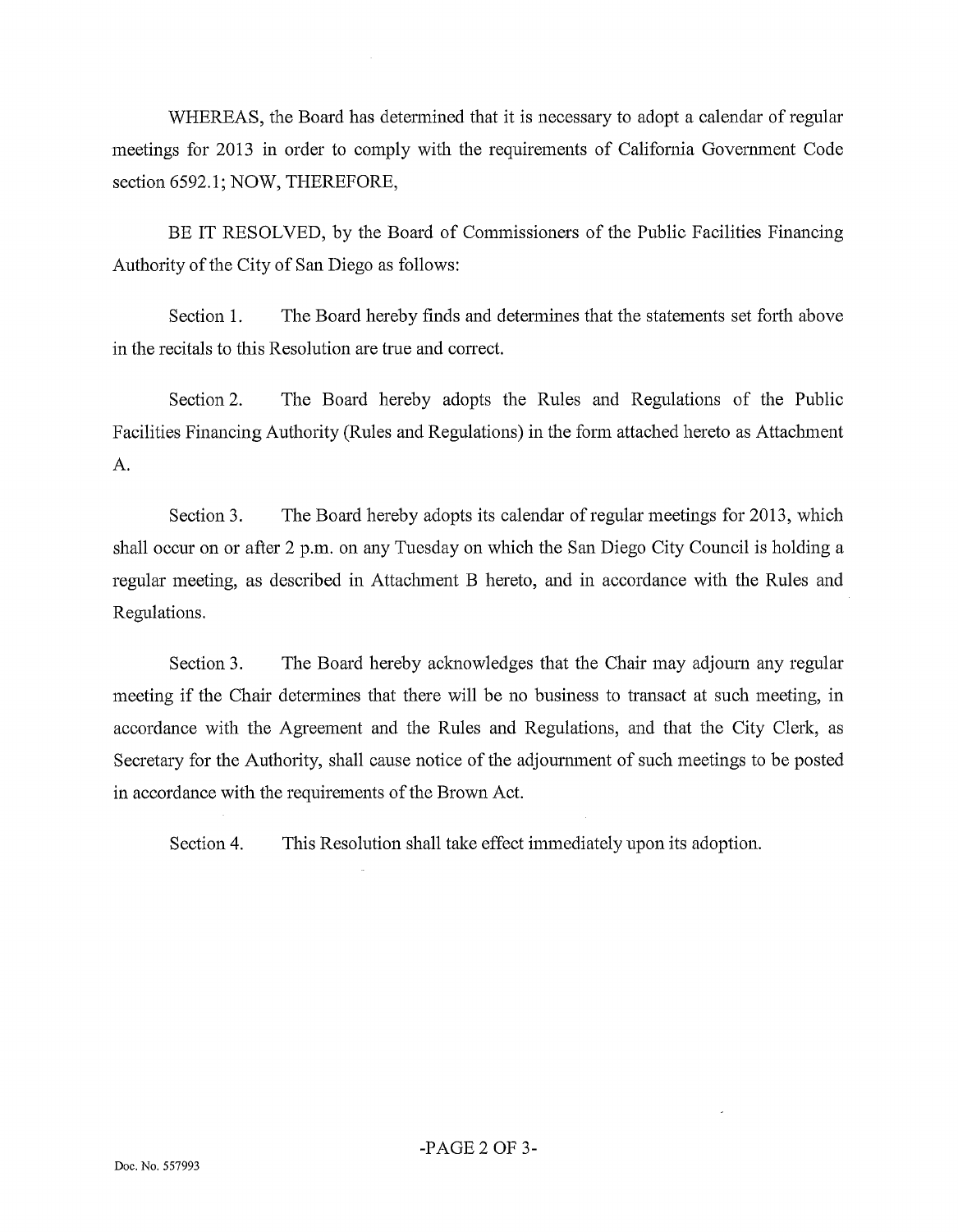ADOPTED, SIGNED AND APPROVED this 21 day of May, 2013, by the following

| vote:         |  |  |
|---------------|--|--|
| AYES: 1235678 |  |  |
| NAYS:         |  |  |
| ABSENT:       |  |  |
|               |  |  |
| ABSTAIN:      |  |  |

PUBLIC FACILITIES FINANCING AUTHORITY OF THE CITY OF SAN DIEGO

Jodd offori

LGloria, Chair Board of Commissioners T<sub>c</sub>

Attest:

Secretary to Board of Commissioners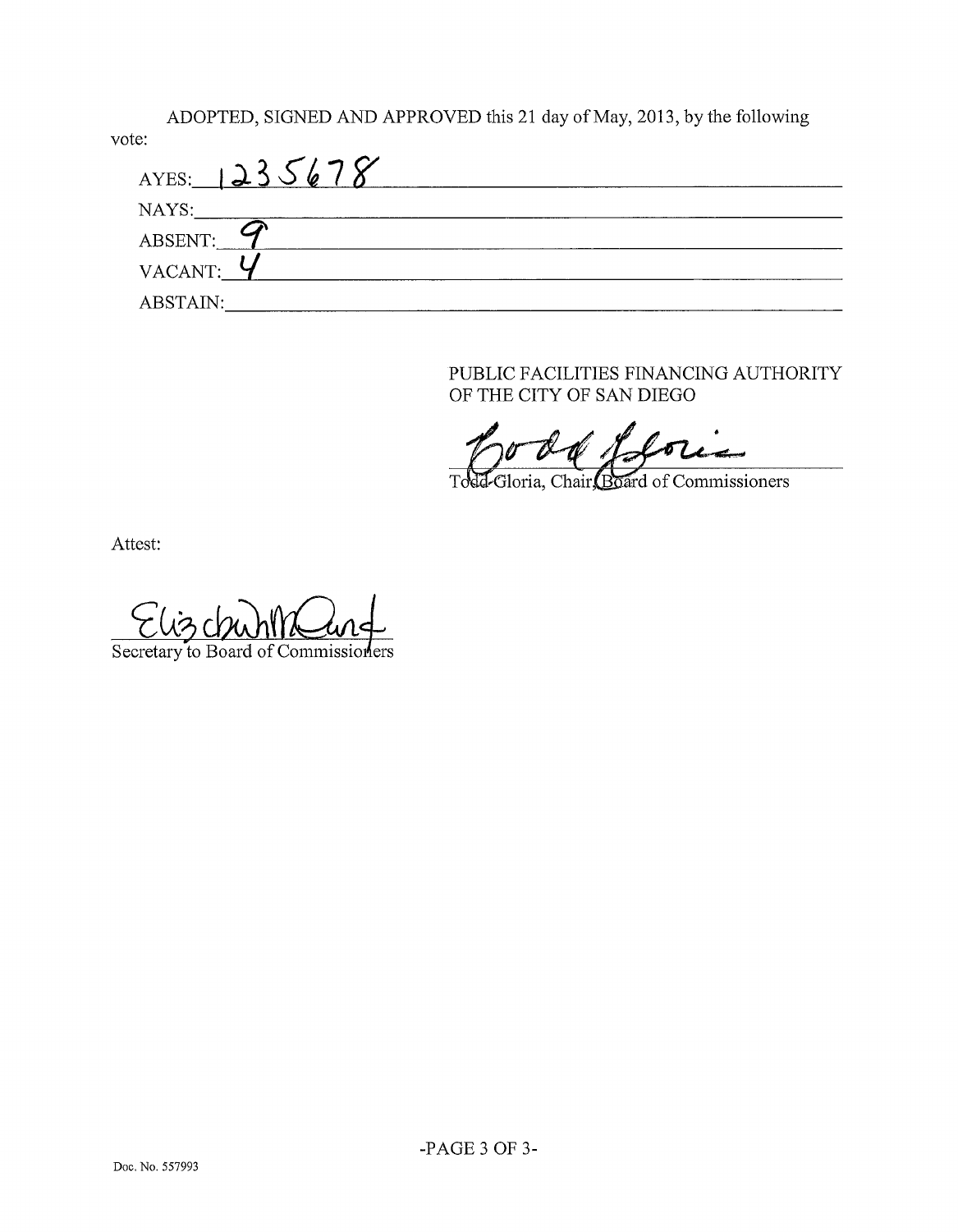### **RULES AND REGULATIONS**

#### **OF**

## **THE PUBLIC FACILITIES FINANCING AUTHORITY OF THE CITY OF SAN DIEGO**

### **ARTICLE I**

#### **DEFINITIONS AND OFFICES**

**Section 1.** Definitions. All capitalized terms used herein and not otherwise defined shall have the meanings given such tenns in the Joint Powers Authority Agreement establishing the Authority (the "Agreement"), a copy of which is on file in the office of San Diego City Clerk as Document No. RR-307890.

**Section 2. Offices.** The principal office of the Authority for the transaction of all business shall be 202 C Street, San Diego, California 92101. The Commission may, however, fix and change from time to time the principal office from one location to another within the City of San Diego by noting the change of address in the minutes of the meeting of the Commission at which the address was fixed or changed. The fixing or changing of such address shall not be deemed an amendment to these Rules and Regulations.

## **ARTICLE II**

#### **COMMISSION**

**Section 1.** Powers. Subject to the limitations of the Agreement, the terms of these Rules and Regulations, and the laws of the State of California, the powers of this Authority shall be vested in and exercised by the Commission of the Authority.

**Section 2. Members.** Pursuant to the Agreement, the members of the Commission shall at all times be the members of the Council of the City of San Diego.

**Section 3.** Compensation. Commissioners shall serve without compensation.

**Section 4. Regular Meetings.** Regular meetings of the Commission shall occur on or after 2pm any Tuesday on which the San Diego City Council is holding a regular meeting, provided, however, that the Chair, in accordance with the Agreement, may cancel any regular meeting if the Chair determines that there will be no business to transact at such meeting. The Commission shall hold at least one regular meeting each year in accordance with the Act. If the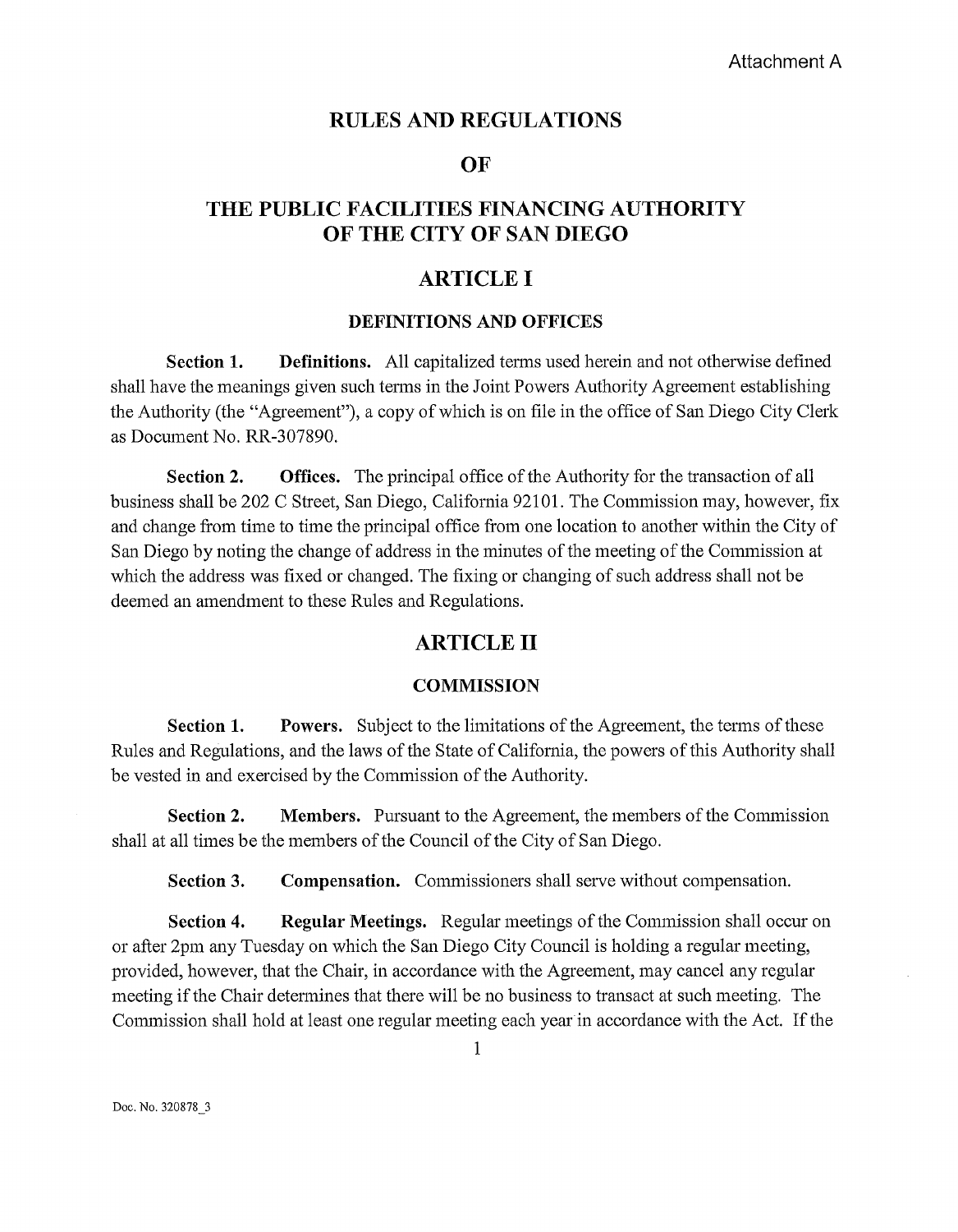Chair determines there is no business to be transacted at any forthcoming meeting or meetings, the Chair shall direct the Secretary of the Authority to post a notice of cancellation for such meeting or meetings not less than 72 hours prior to the scheduled start time of the meeting. The Secretary may provide notice of the cancellation of multiple meetings by posting a single notice.

**Section 5. Special Meetings.** Special meetings of the Commission shall be held in accordance with the provisions of Section 54956 of the Califomia Govemment Code.

**Section 6.** Public Meetings; Notice of Meetings. All meetings of the Commission shall be subject to the provisions of the Ralph M. Brown Act, constituting Chapter 9 of Part 1 of Division 2 of Title 5 of the California Government Code, and notice of the meetings of the Authority shall be given in accordance with such Act.

**Section 7.** Quorum. A majority of the members of the Commission shall constitute a quorum for the transaction of business. No action may be taken by the Commission except upon the affirmative vote of a majority of the members of the Commission, except that less than a quorum may adjoum a meeting to another time and place.

**Section 8. Resignation and Removal of Commissioners.** Commissioners may not resign. A Commissioner is removed from the Commission if he or she is no longer a member of the San Diego City Council and a vacancy shall exist until a new Councilmember is swom in.

**Section 9. Nonliability for Debts.** The private property of the Commissioners shall be exempt from execution or other liability for any debts, liabilities or obligations of the Authority and no Commissioner shall be liable or responsible for any debts, liabilities or obligations of the Authority.

**Section 10. Indemnity by Authority for Litigation Expenses of Officer, Commissioner or Employee.** Should any Commissioner, officer, or employee of the Authority be sued, either alone or with others, because he or she is or was a director, officer or employee of the Authority, in any proceeding arising out of his or her alleged misfeasance or nonfeasance in the perfonnance of his or her duties or out of any alleged wrongful act against the Authority or by the Authority, indemnity for his or her Authority or by the Authority, indemnity for his or her reasonable expenses, including attorneys' fees incurred in the defense of the proceedings, may be assessed against the Authority or its receiver by the court in the same or a separate proceeding if the person sued acted in good faith and in a manner such person reasonably believed to be in the best interests of the Authority and, in the case of a criminal proceeding, had no reasonable cause to believe the conduct of such person was unlawful. The amount of such indemnity shall equal the amount of the expenses, including attorneys' fees, incurred in the defense of the proceeding.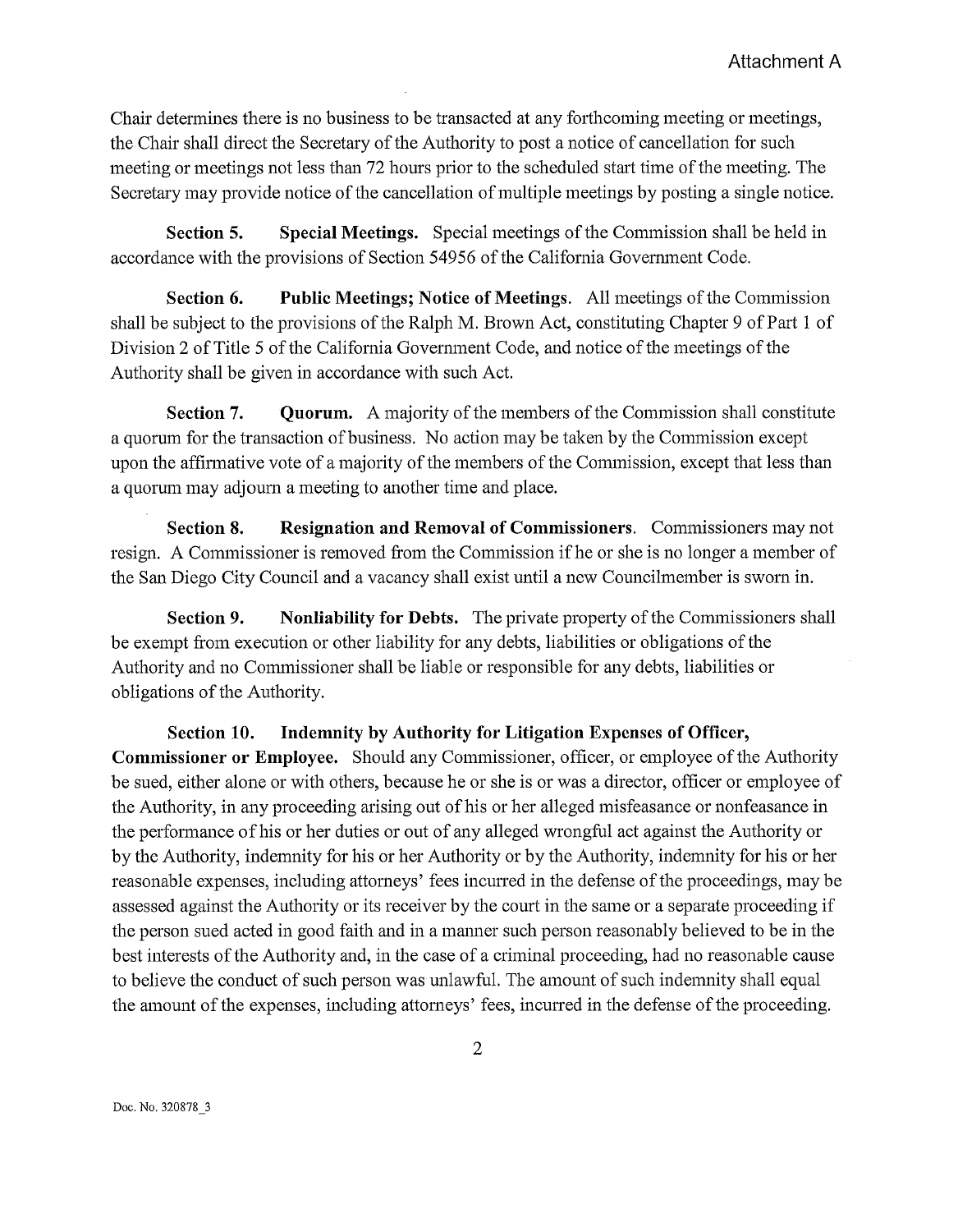## **ARTICLE III**

#### **OFFICERS**

**Section 1. Officers.** In accordance with the Agreement, the Council President shall be the Chair, and the Council President Pro Tem shall be the Vice Chair of the Authority. The City Clerk shall be the Secretary of the Authority and the Chief Financial Officer shall serve as the Treasurer and shall have the powers, duties, and responsibilities specified in Section 6505.5 of the Act.

**Section 2. Subordinate Officers.** The Commission may elect or authorize the appointment of such other officers or employees as it may deem necessary, and to retain independent counsel, consultants, and accountants.

**Section 3. Authorized Officers.** The Mayor, Chief Operating Officer, City Manager, and Chief Financial Officer of the City of San Diego shall all be considered Authorized Officers and are empowered by the Commission to execute any and all contracts, agreements, or instruments on behalf of and in the name of the Authority if such contracts, agreements or instruments have been specifically authorized by resolution of the Commission.

**Section 4. Removal of Officers.** Any officer may be removed, either with or without cause, by a majority of the Commissioners then in office at any regular or special meeting of the Authority, or, except in the case of an officer chosen by the Commission, by any officers upon whom such power of removal may be confetred by the Commission. Should a vacancy occur in any office as a result of death, resignation, removal, disqualification or any other cause, the Commission may delegate the powers and duties of such office to any officers or to any Commissioners until such time as a successor for said office has been elected or appointed.

**Section 5. Delegation of Powers.** The Commission may delegate, by resolution, and to the extent pennitted by the Act or any other applicable law, any of its functions to one or more of the members of the Commission or officers or agents of the Authority and to cause any of said members, officers, or agents for and in the name and on behalf of the Commission or the Authority.

**Section 6. Chair.** The Chair shall preside at all meetings of the Commission and exercise and perform such other powers and duties as may be from time to time assigned to the Chair by the Commission or be prescribed by these Rules and Regulations.

Doc. No. 320878\_3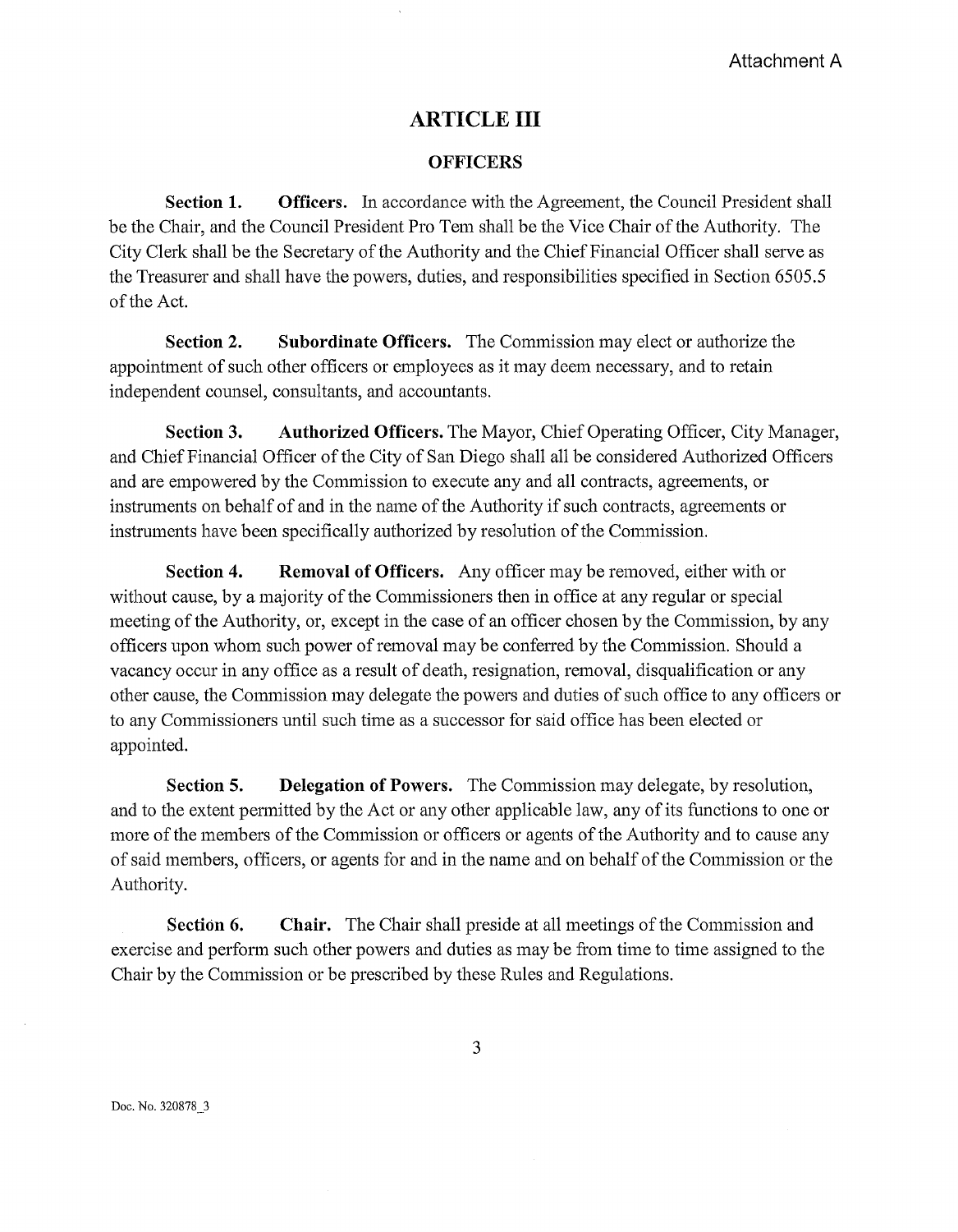The Chair shall also be the chief corporate officer of the Authority and shall, subject to the control of the Commission, have general supervision, direction and control of the business and officers of the Authority.

**Section 7. Vice Chair.** In the absence or disability of the Chair, the Vice Chair shall perfonn all the duties of the Chair and when so acting shall have all the powers of and be subject to all of the restrictions upon the Chair. The Vice Chair shall have such other powers and perform such other duties as may from time to time be prescribed by the Commission, the Agreement, or these Rules and Regulations.

**Section 8. Secretary.** The Secretary shall keep or cause to be kept minutes of all meetings of the Commissioners, with the time and place of holding, whether regular or special. The Secretary shall not be required to keep minutes of adjourned meetings. The Secretary shall give or cause to be given notice of all meetings of the Commission of the Authority, shall keep the corporate records in safe custody and shall have such other powers and perform such other duties as may be prescribed by the Commission, the Agreement, or these Rules and Regulations.

## **ARTICLE IV**

#### **OBJECTS AND PURPOSES**

**Section 1. Nature of Objects and Purposes.** The business of the Authority is to be operated and conducted in the promotion of its objects and purposes as set forth in the Agreement.

**Section 2. Disposition of Assets.** At the end of the term of the Agreement or upon, the earlier tennination of the Agreement under the tenns and conditions thereof, after payment of all expenses and liabilities of the Authority, all property of the Authority both real and personal shall automatically vest in the City.

**Section 3. Dissolution.** The Authority may, with the approval of all of the Members, be dissolved if at the time of such dissolution the Authority has no outstanding indebtedness and is not a party to any outstanding material contracts. Upon the dissolution or termination of this Authority, and after payment or provision for payment, all debts and liabilities, the assets of this Authority shall be distributed to the City.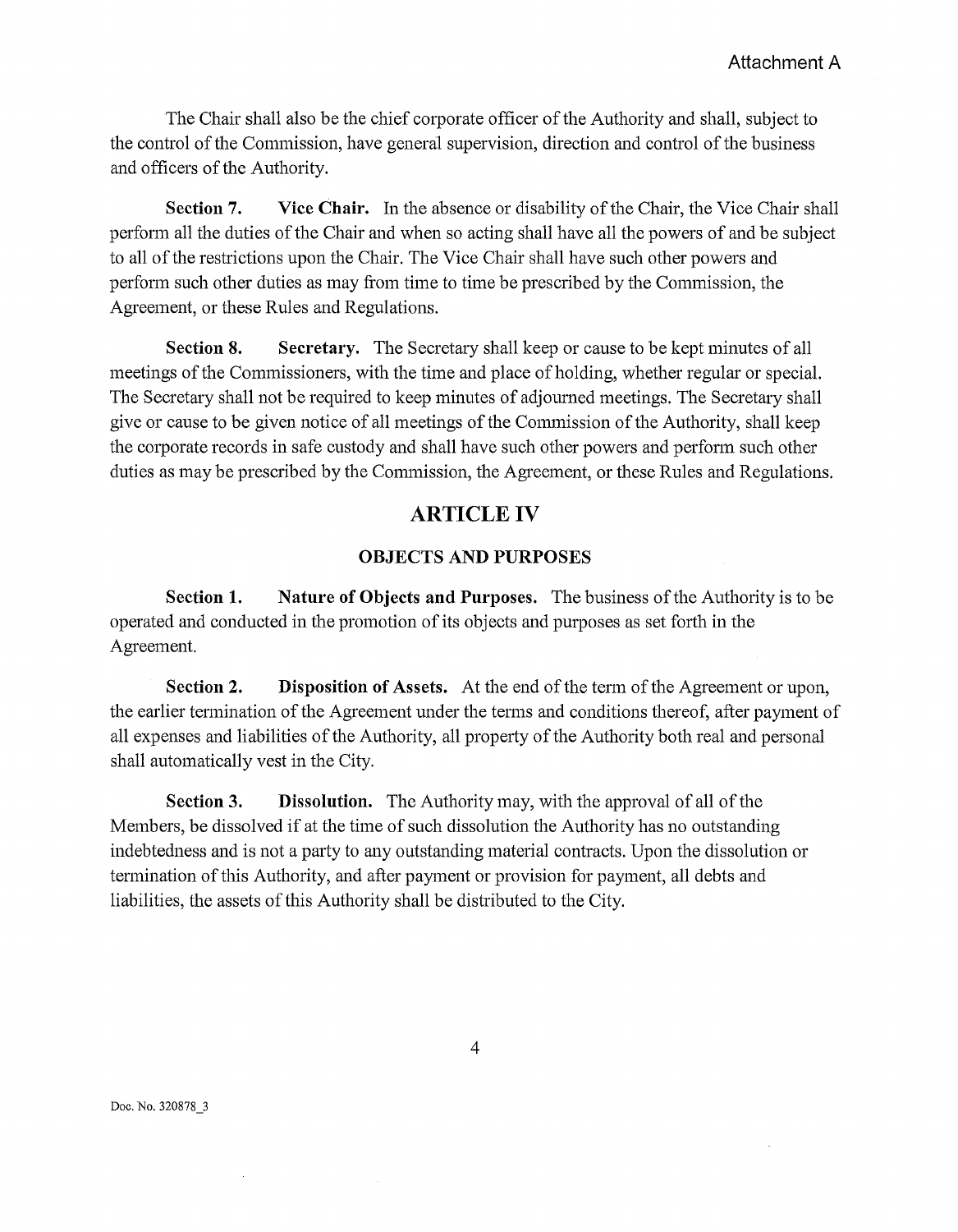## **ARTICLEV**

### **GENERAL PROVISIONS**

**Section 1. Payment of Money, Signatures.** All checks, drafts or other orders for payment of money, notes or other evidences of indebtedness issued in the name of or payable to the Authority and any and all securities owned by or held by the Authority requiring signature for transfer shall be signed or endorsed by the Treasurer.

**Section 2. Execution of Contracts.** The Commission, except as in the Agreement or in the Rules and Regulations otherwise provided, may authorize any officer or officers, agent or agents, to enter into any contract or execute any contract or execute any instrument in the name of and on behalf of the Authority and such authority may be general or confined to specific instances and unless so authorized by the Commission, no officer, agent or employee shall have any power or authority to bind the Authority by any contract or engagement or to pledge its credit or to render it liable for any purpose or in any amount.

**Section 3. Construction of Public Capital Improvements.** The Commission shall cause Public Capital Improvements to be acquired and constructed pursuant to contracts awarded competitively or on a negotiated basis, whichever the Commission determines is in the best interests of the Authority and its members, which detennination shall be final and incontestable.

**Section 4. Fiscal Year.** The fiscal year of the Authority shall be the same as the fiscal year of the City.

**Section 5. Amendment of Rules and Regulations.** These Rules and Regulations may be amended at any time and from time to time by majority vote of the Commission.

By resolution of the Commission, these Rules and Regulations of the Commission are hereby adopted.

Date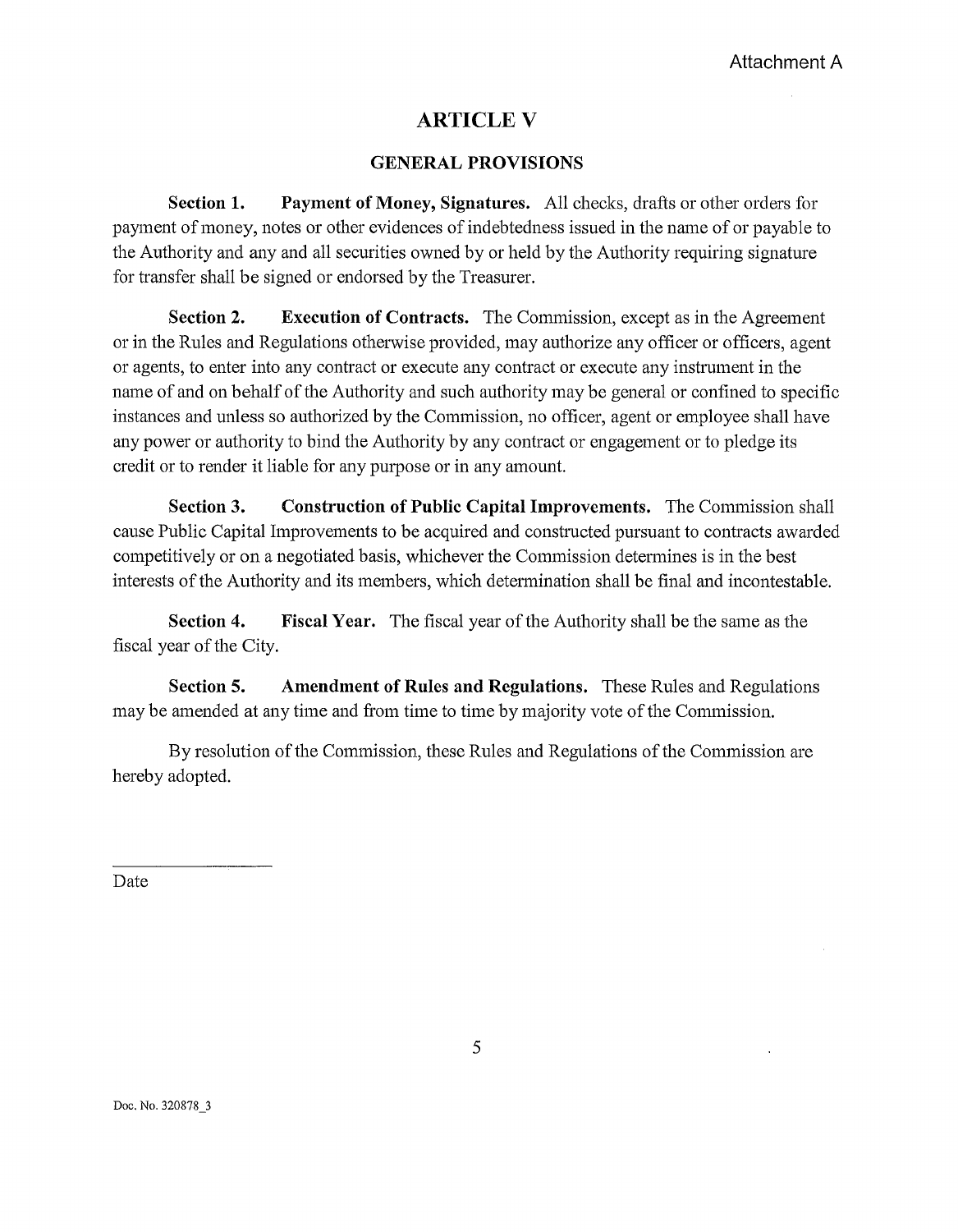## **RULES AND REGULATIONS**

### **OF**

# **THE PUBLIC FACILITIES FINANCING AUTHORITY OF THE CITY OF SAN DIEGO**

## **ARTICLE I**

#### **DEFINITIONS AND OFFICES**

**Section 1.** Definitions. All capitalized terms used herein and not otherwise defined shall have the meanings given such terms in the Joint Powers Authority Agreement establishing the Authority (the "Agreement"), a copy of which is on file in the office of San Diego City Clerk as Document No. RR-307890.

**Section 2.** Offices. The principal office of the Authority for the transaction of all business shall be 202 C Street, San Diego, California 92101. The Commission may, however, fix and change from time to time the principal office from one location to another within the City of San Diego by noting the change of address in the minutes of the meeting of the Commission at which the address was fixed or changed. The fixing or changing of such address shall not be deemed an amendment to these Rules and Regulations.

## **ARTICLE II**

### **COMMISSION**

**Section 1.** Powers. Subject to the limitations of the Agreement, the terms of these Rules and Regulations, and the laws of the State of Califomia, the powers of this Authority shall be vested in and exercised by the Commission of the Authority.

**Section 2. Members.** Pursuant to the Agreement, the members of the Commission shall at all times be the members of the Council of the City of San Diego.

**Section 3. Compensation.** Commissioners shall serve without compensation.

**Section 4. Regular Meetings.** Regular meetings of the Commission shall occur on or after 2pm any Tuesday on which the San Diego City Council is holding a regular meeting, provided, however, that the Chair, in accordance with the Agreement, may cancel any regular meeting if the Chair determines that there will be no business to transact at such meeting. The Commission shall hold at least one regular meeting each year in accordance with the Act. If the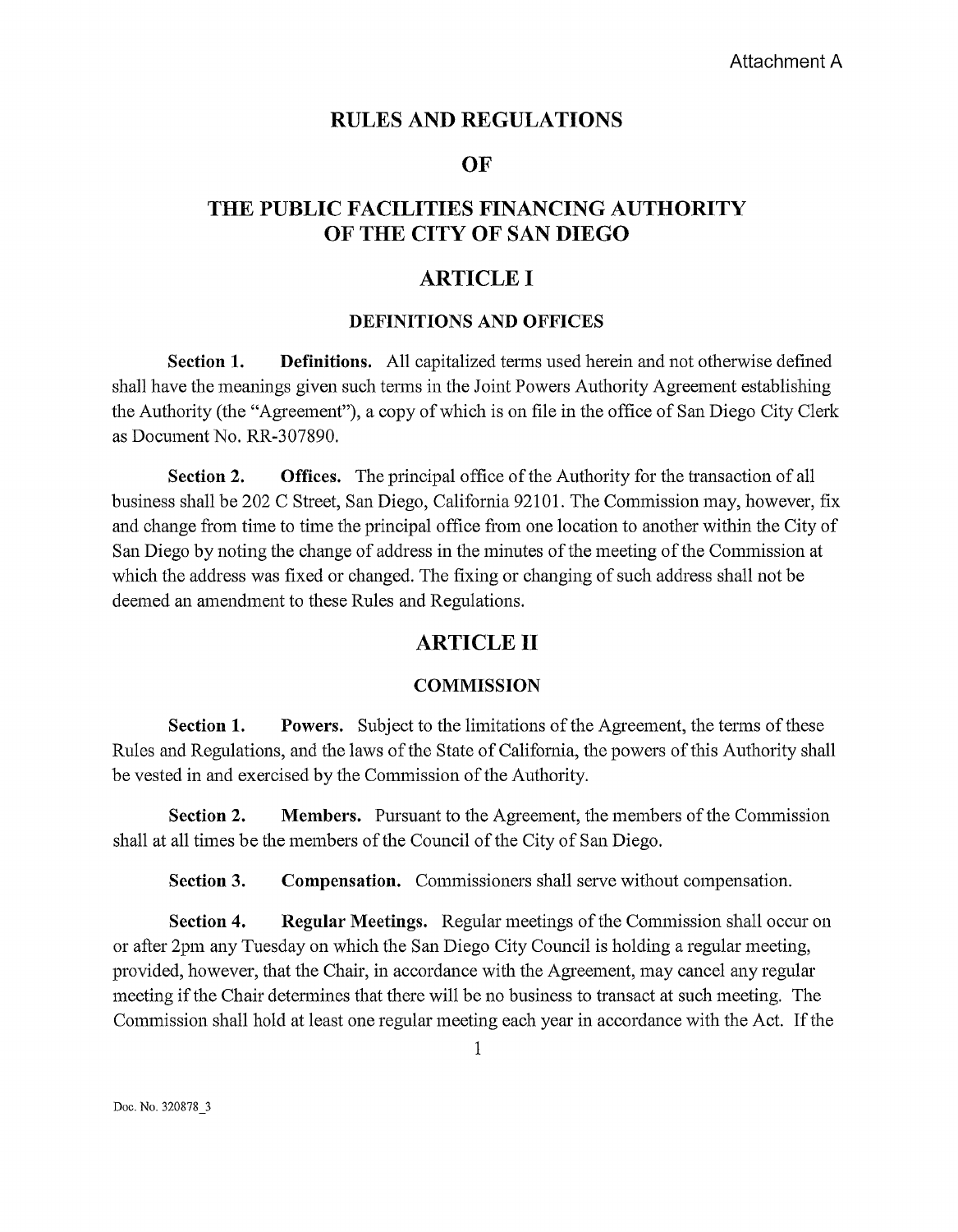Chair detennines there is no business to be transacted at any forthcoming meeting or meetings, the Chair shall direct the Secretary of the Authority to post a notice of cancellation for such meeting or meetings not less than 72 hours prior to the scheduled start time of the meeting. The Secretary may provide notice of the cancellation of multiple meetings by posting a single notice.

Section 5. Special Meetings. Special meetings of the Commission shall be held in accordance with the provisions of Section 54956 of the Califomia Govermnent Code.

Section 6. Public Meetings; Notice of Meetings. All meetings of the Commission shall be subject to the provisions of the Ralph M. Brown Act, constituting Chapter 9 of Part 1 of Division 2 of Title 5 of the Califomia Govemment Code, and notice of the meetings of the Authority shall be given in accordance with such Act.

Section 7. Quorum. A majority of the members of the Commission shall constitute a quorum for the transaction of business. No action may be taken by the Commission except upon the affinnative vote of a majority of the members of the Commission, except that less than a quorum may adjoum a meeting to another time and place.

Section 8. Resignation and Removal of Commissioners. Commissioners may not resign. A Commissioner is removed from the Commission if he or she is no longer a member of the San Diego City Council and a vacancy shall exist until a new Councilmember is swom in.

Section 9. Nonliability for Debts. The private property of the Commissioners shall be exempt from execution or other liability for any debts, liabilities or obligations of the Authority and no Cmmnissioner shall be liable or responsible for any debts, liabilities or obligations of the Authority.

Section 10. Indemnity by Authority for Litigation Expenses of Officer, Commissioner or Employee. Should any Commissioner, officer, or employee of the Authority be sued, either alone or with others, because he or she is or was a Commissioner, officer, or employee of the Authority, in any proceeding arising out of his or her alleged misfeasance or nonfeasance in the perfonnance of his or her duties or out of any alleged wrongful act against the Authority or by the Authority, indemnity for his or her Authority or by the Authority, indemnity for his or her reasonable expenses, including attomeys' fees incurred in the defense of the proceedings, may be assessed against the Authority or its receiver by the court in the same or a separate proceeding if the person sued acted in good faith and in a manner such person reasonably believed to be in the best interests of the Authority and, in the case of a criminal proceeding, had no reasonable cause to believe the conduct of such person was unlawful. The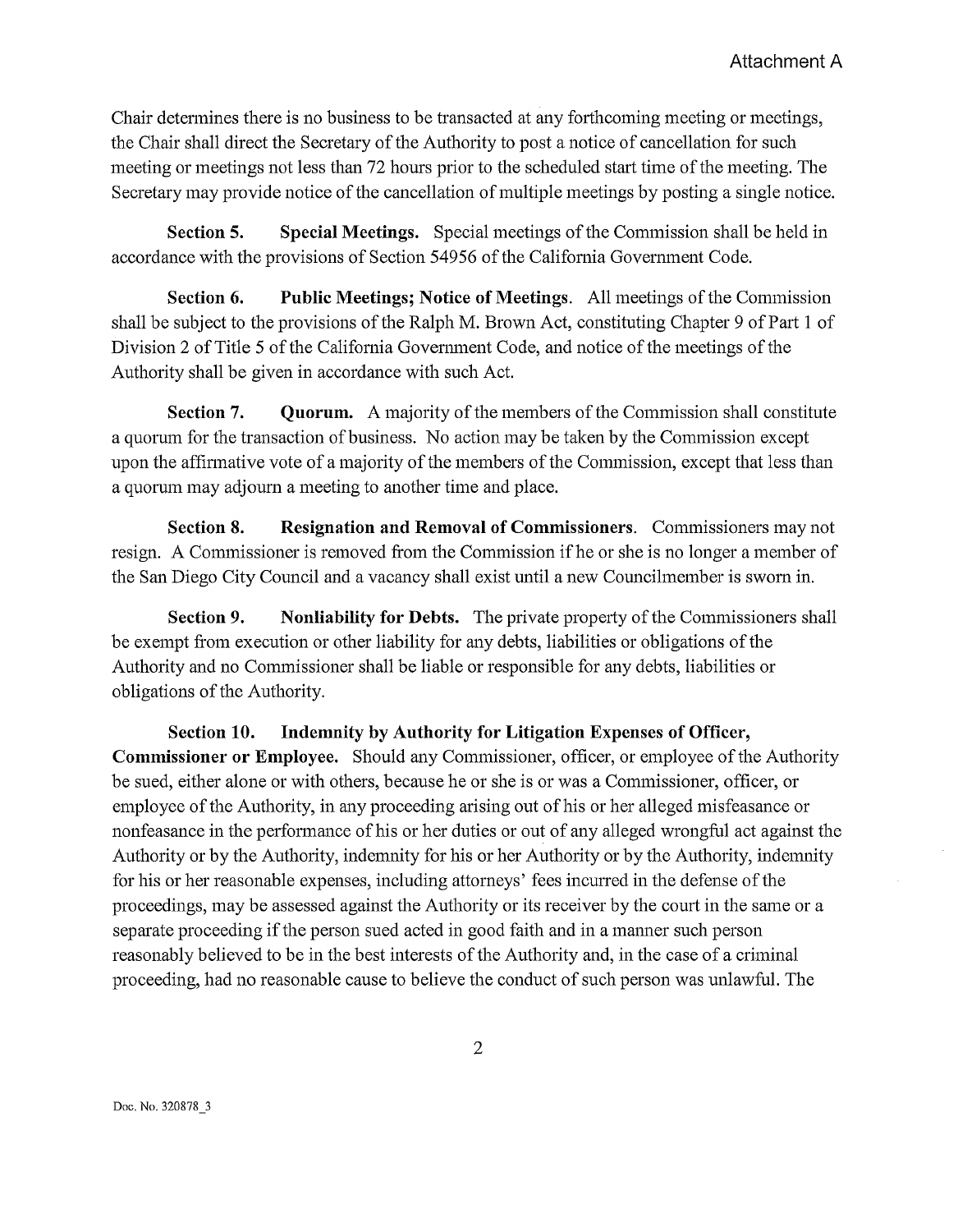amount of such indemnity shall equal the amount of the expenses, including attorneys' fees, incurred in the defense of the proceeding.

## **ARTICLE III**

#### **OFFICERS**

**Section 1. Officers.** In accordance with the Agreement, the Council President shall be the Chair, and the Council President Pro Tem shall be the Vice Chair of the Authority. The City Clerk shall be the Secretary of the Authority and the Chief Financial Officer shall serve as the Treasurer and shall have the powers, duties, and responsibilities specified in Section 6505.5 of the Act.

**Section 2. Subordinate Officers.** The Commission may elect or authorize the appointment of such other officers or employees as it may deem necessary, and to retain independent counsel, consultants, and accountants.

**Section 3. Authorized Officers.** The Mayor, Chief Operating Officer, City Manager, and Chief Financial Officer of the City of San Diego shall all be considered Authorized Officers and are empowered by the Commission to execute any and all contracts, agreements, or instruments on behalf of and in the name of the Authority if such contracts, agreements or instruments have been specifically authorized by resolution of the Commission.

**Section 4. Removal of Officers.** Any officer may be removed, either with or without cause, by a majority of the Commissioners then in office at any regular or special meeting of the Authority, or, except in the case of an officer chosen by the Commission, by any officers upon whom such power of removal may be confened by the Commission. Should a vacancy occur in any office as a result of death, resignation, removal, disqualification or any other cause, the Cmmnission may delegate the powers and duties of such office to any officers or to any Commissioners until such time as a successor for said office has been elected or appointed.

**Section 5. Delegation of Powers.** The Commission may delegate, by resolution, and to the extent pennitted by the Act or any other applicable law, any of its functions to one or more of the members of the Commission or officers or agents of the Authority and to cause any of said members, officers, or agents for and in the name and on behalf ofthe Commission or the Authority.

3

Doc. No. 320878\_3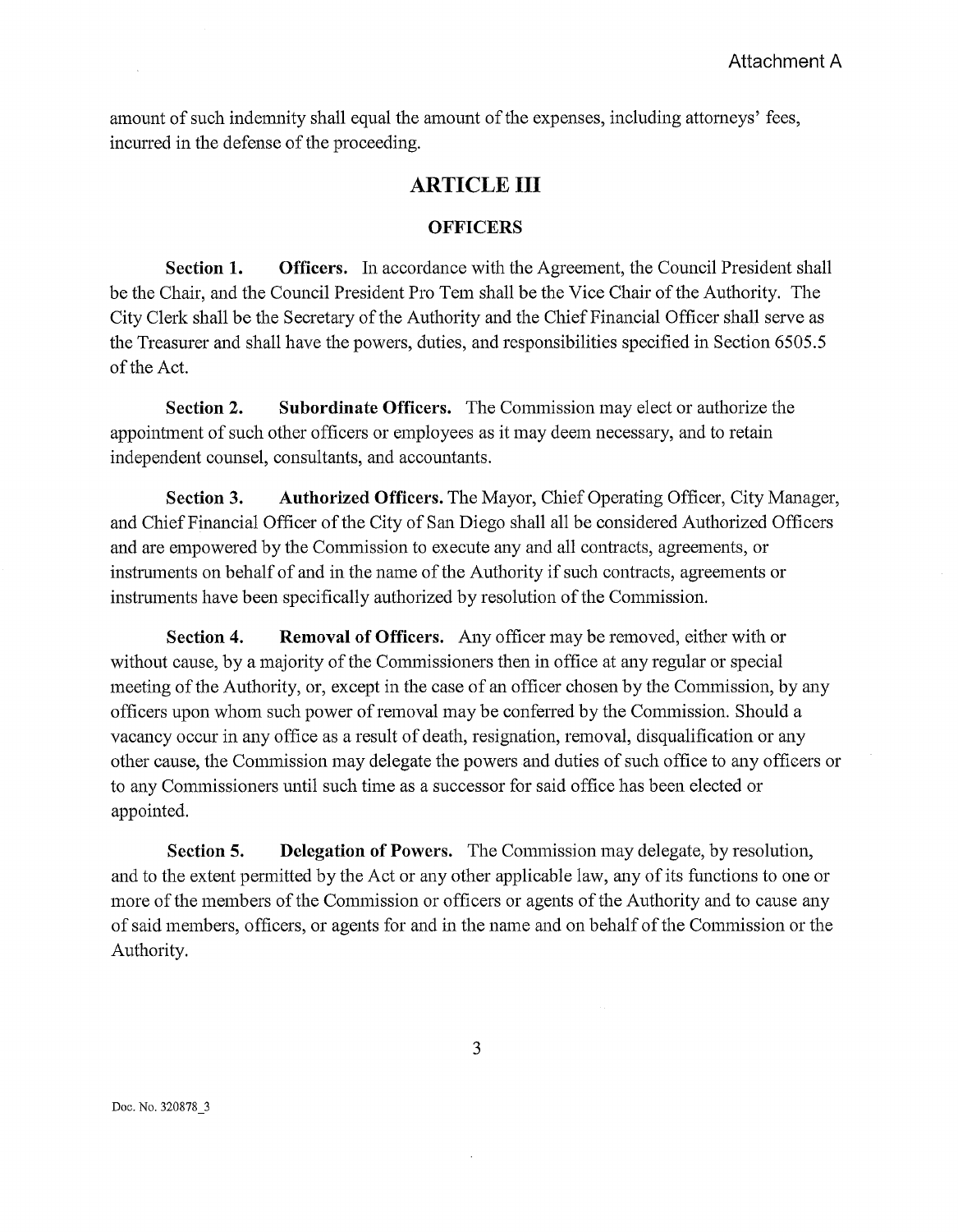**Section 6.** Chair. The Chair shall preside at all meetings of the Commission and exercise and perform such other powers and duties as may be from time to time assigned to the Chair by the Commission or be prescribed by these Rules and Regulations.

The Chair shall also be the chief corporate officer ofthe Authority and shall, subject to the control of the Commission, have general supervision, direction and control of the business and officers of the Authority.

**Section 7.** Vice Chair. In the absence or disability of the Chair, the Vice Chair shall perfonn all the duties of the Chair and when so acting shall have all the powers of and be subject to all of the restrictions upon the Chair. The Vice Chair shall have such other powers and perform such other duties as may from time to time be prescribed by the Commission, the Agreement, or these Rules and Regulations.

**Section 8. Secretary.** The Secretary shall keep or cause to be kept minutes of all meetings of the Commissioners, with the time and place of holding, whether regular or special. The Secretary shall not be required to keep minutes of adjoumed meetings. The Secretary shall give or cause to be given notice of all meetings of the Commission of the Authority, shall keep the corporate records in safe custody and shall have such other powers and perform such other duties as may be prescribed by the Commission, the Agreement, or these Rules and Regulations.

## **ARTICLE IV**

### **OBJECTS AND PURPOSES**

**Section 1. Nature of Objects and Purposes.** The business of the Authority is to be operated and conducted in the promotion of its objects and purposes as set forth in the Agreement.

**Section 2.** Disposition of Assets. At the end of the term of the Agreement or upon, the earlier termination of the Agreement under the terms and conditions thereof, after payment of all expenses and liabilities of the Authority, all propetiy of the Authority both real and personal shall automatically vest in the City.

**Section 3. Dissolution.** The Authority may, with the approval of all of the Members, be dissolved if at the time of such dissolution the Authority has no outstanding indebtedness and is not a party to any outstanding material contracts. Upon the dissolution or termination of this Authority, and after payment or provision for payment, all debts and liabilities, the assets of this Authority shall be distributed to the City.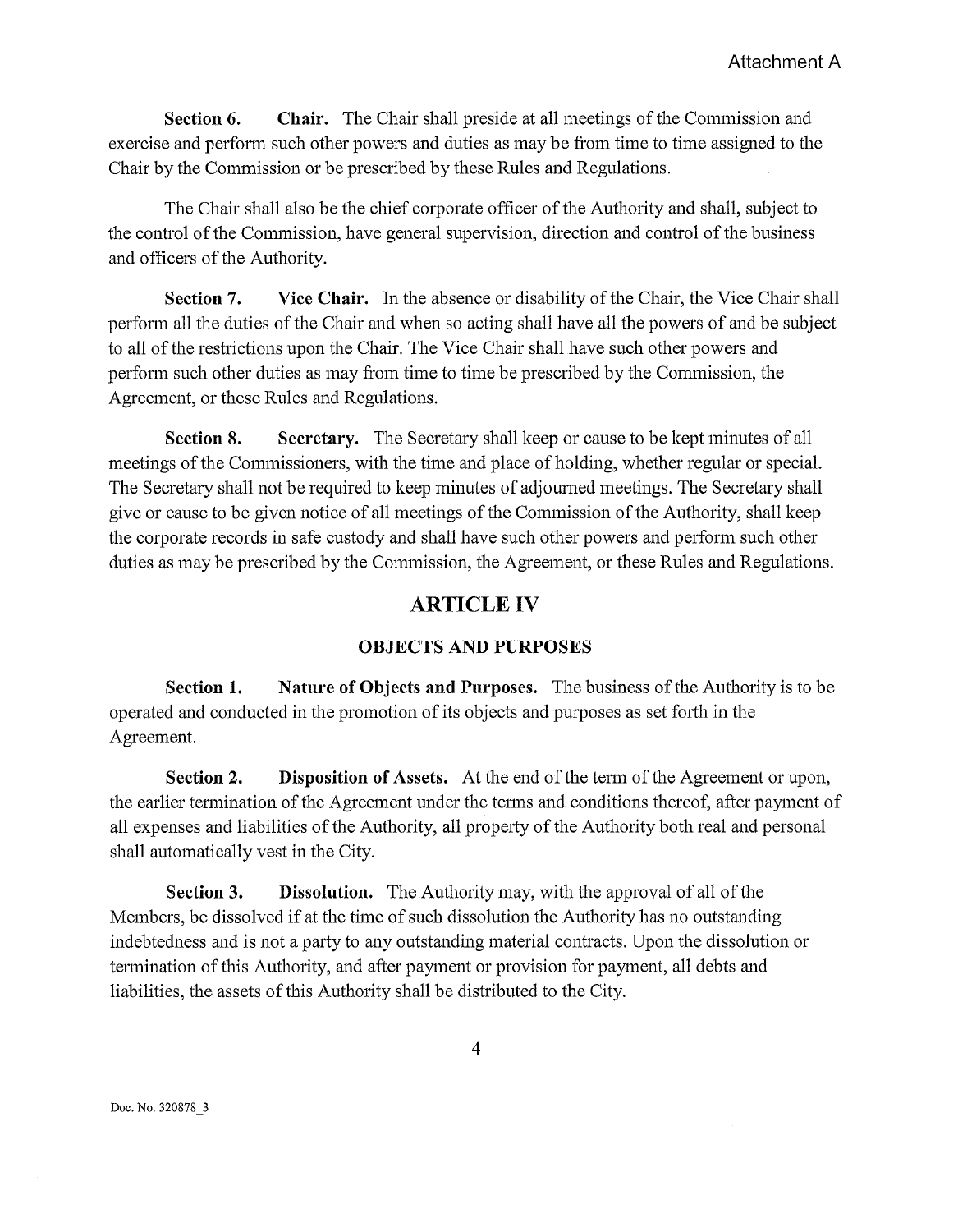## **Attachment A**

 $\label{eq:2.1} \mathcal{L}(\mathbf{y}) = \mathcal{L}(\mathbf{y}) = \mathcal{L}(\mathbf{y}) = \mathcal{L}(\mathbf{y}) = \mathcal{L}(\mathbf{y})$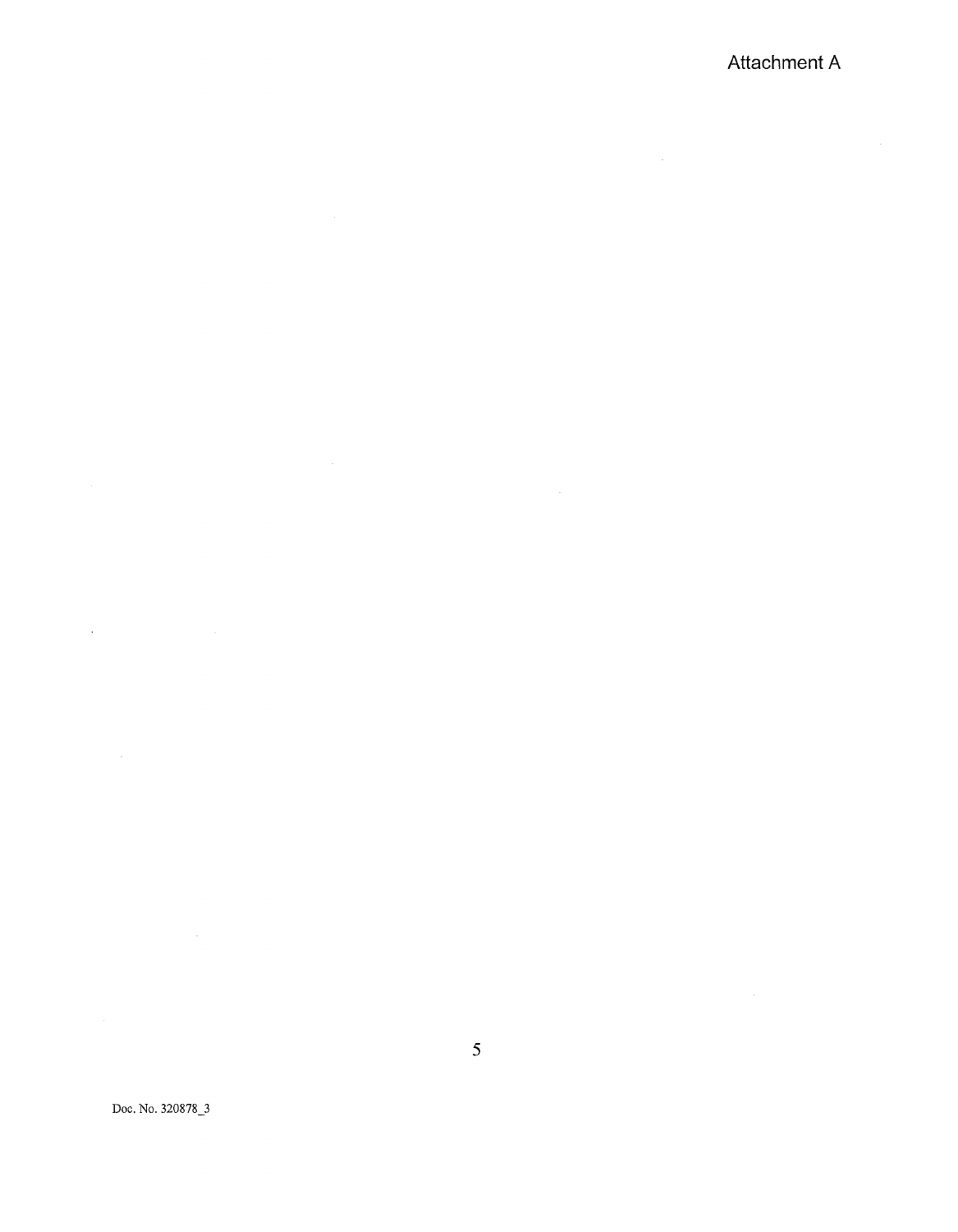# **ARTICLE V**

## **GENERAL PROVISIONS**

**Section 1. Payment of Money, Signatures.** All checks, drafts or other orders for payment of money, notes or other evidences of indebtedness issued in the name of or payable to the Authority and any and all securities owned by or held by the Authority requiring signature for transfer shall be signed or endorsed by the Treasurer.

**Section 2. Execution of Contracts.** The Commission, except as in the Agreement or in the Rules and Regulations otherwise provided, may authorize any officer or officers, agent or agents, to enter into any contract or execute any contract or execute any instrument in the name of and on behalf of the Authority and such authority may be general or confined to specific instances and unless so authorized by the Commission, no officer, agent or employee shall have any power or authority to bind the Authority by any contract or engagement or to pledge its credit or to render it liable for any purpose or in any amount.

**Section 3. Construction of Public Capital Improvements.** The Commission shall cause Public Capital Improvements to be acquired and constructed pursuant to contracts awarded competitively or on a negotiated basis, whichever the Commission detennines is in the best interests of the Authority and its members, which detennination shall be final and incontestable.

**Section 4. Fiscal Year.** The fiscal year of the Authority shall be the same as the fiscal year of the City.

**Section 5. Amendment of Rules and Regulations.** These Rules and Regulations may be amended at any time and from time to time by majority vote of the Commission.

By resolution of the Commission, these Rules and Regulations of the Commission are hereby adopted.

Date